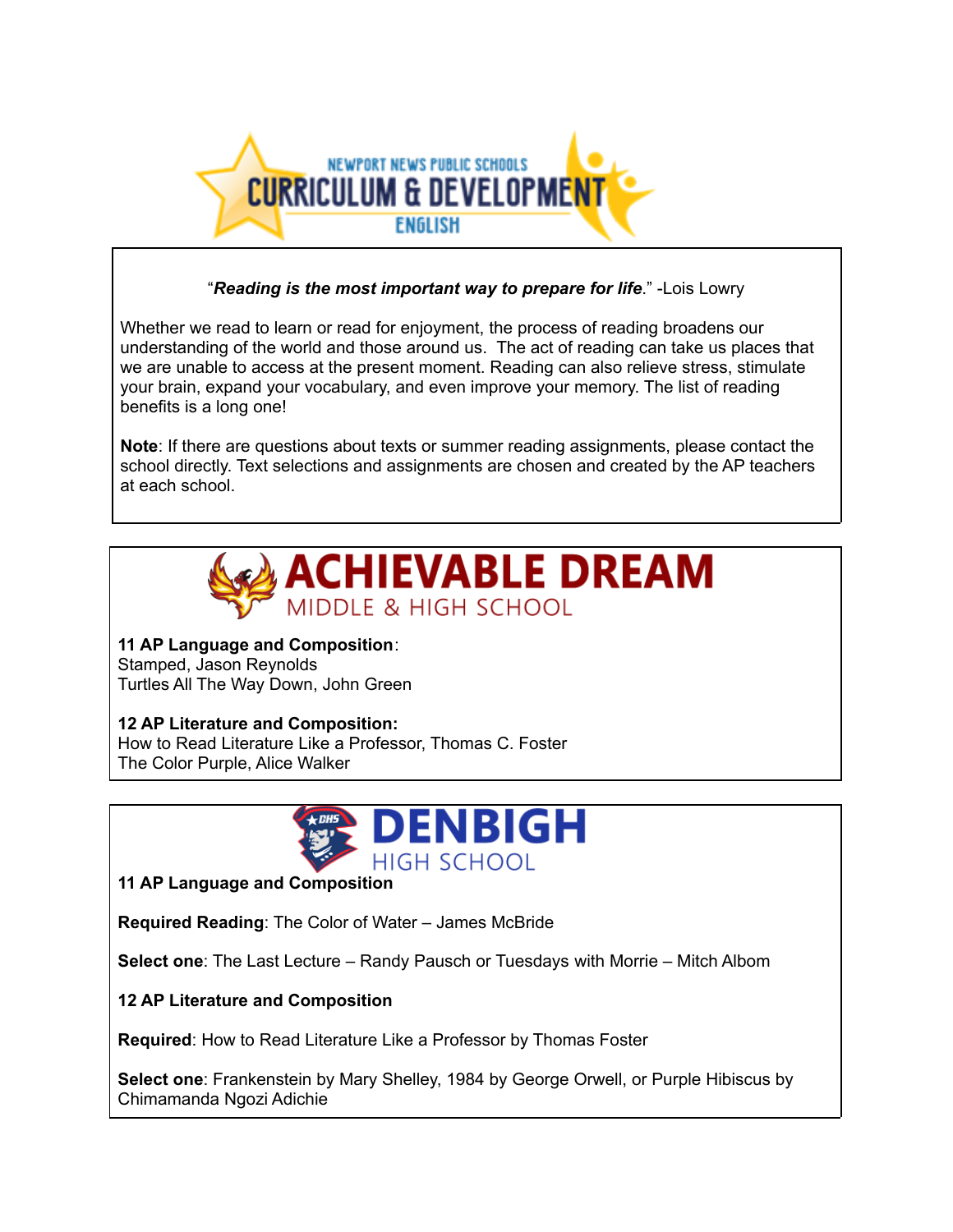

## **11 AP Language and Composition**

*The Autobiography of Malcolm X* by Malcolm X & Alex Haley **OR** *The Awakening* by Kate Chopin

### **12 AP Literature and Composition**

*Their Eyes Were Watching God* by Zora Neale Hurston



#### **11 AP Language and Composition**

Choose two nonfiction texts from the NNPS Summer Reading List

# **12 AP Literature and Composition**

Frankenstein, Mary Shelley The Rime of the Ancient Mariner, Samuel Taylor Coleridge



### **11 AP Language and Composition**

We are encouraging students to select books to read that enhance their peace and understanding of the world.

#### **12 AP Literature and Composition**

We are encouraging students to select books to read that enhance their peace and understanding of the world.